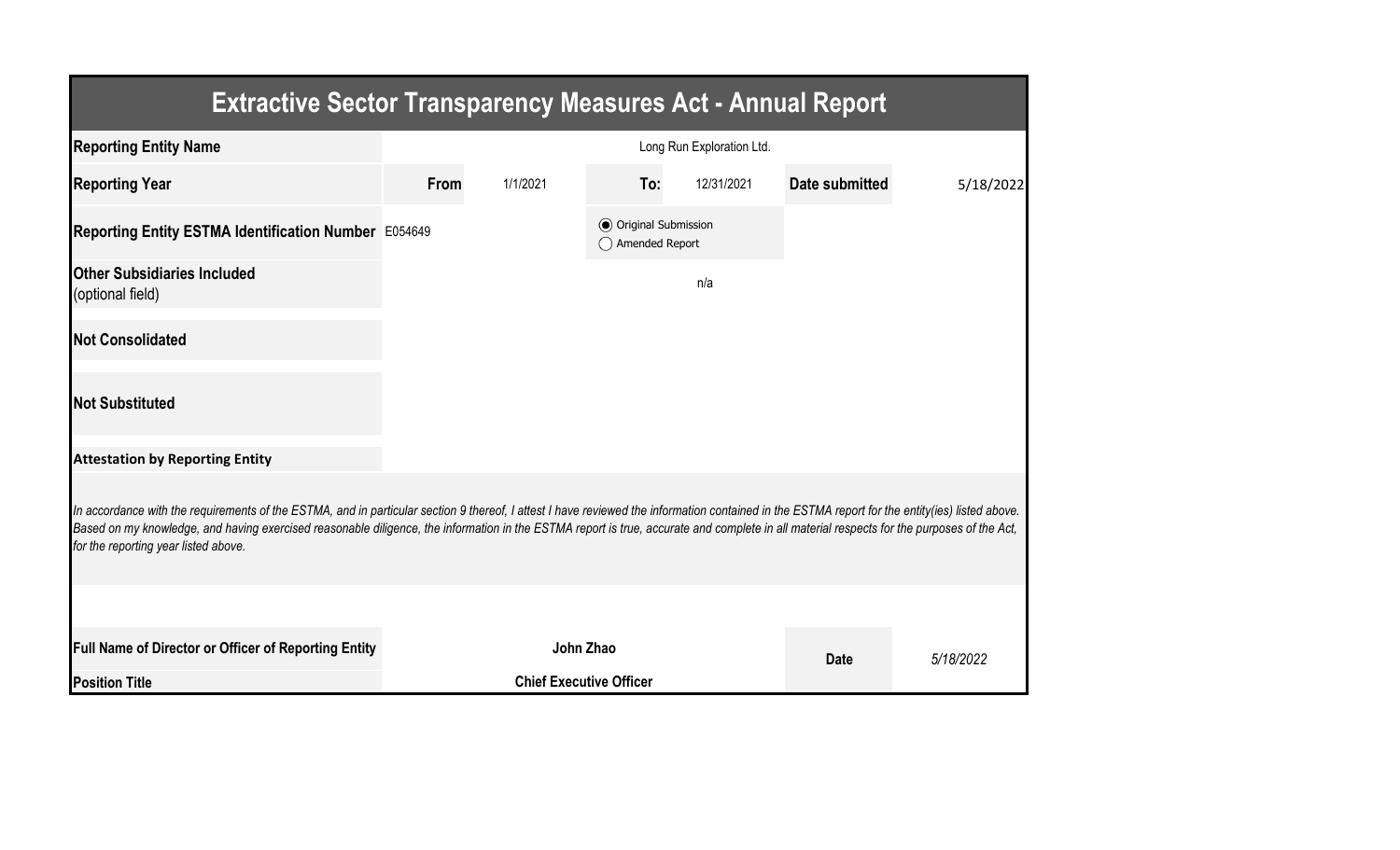| <b>Extractive Sector Transparency Measures Act - Annual Report</b>                                                                                                               |                                                                                                              |                                                                                 |              |                  |           |                                |                |                  |                                               |                                      |                                                                                                                                                                                                |  |
|----------------------------------------------------------------------------------------------------------------------------------------------------------------------------------|--------------------------------------------------------------------------------------------------------------|---------------------------------------------------------------------------------|--------------|------------------|-----------|--------------------------------|----------------|------------------|-----------------------------------------------|--------------------------------------|------------------------------------------------------------------------------------------------------------------------------------------------------------------------------------------------|--|
| <b>Reporting Year</b><br><b>Reporting Entity Name</b><br><b>Reporting Entity ESTMA</b><br><b>Identification Number</b><br><b>Subsidiary Reporting Entities (if</b><br>necessary) | To:<br>From:<br>1/1/2021<br>12/31/2021<br>Long Run Exploration Ltd.<br>Currency of the Report CAD<br>E054649 |                                                                                 |              |                  |           |                                |                |                  |                                               |                                      |                                                                                                                                                                                                |  |
| <b>Payments by Payee</b>                                                                                                                                                         |                                                                                                              |                                                                                 |              |                  |           |                                |                |                  |                                               |                                      |                                                                                                                                                                                                |  |
| Country                                                                                                                                                                          | Payee Name <sup>1</sup>                                                                                      | Departments, Agency, etc<br>within Payee that Received<br>Payments <sup>2</sup> | <b>Taxes</b> | <b>Royalties</b> | Fees      | <b>Production Entitlements</b> | <b>Bonuses</b> | <b>Dividends</b> | Infrastructure<br><b>Improvement Payments</b> | <b>Total Amount paid to</b><br>Payee | Notes <sup>34</sup>                                                                                                                                                                            |  |
| Canada - Alberta                                                                                                                                                                 | MUNICIPAL DISTRICT OF SMOKY RIVER NO.130                                                                     |                                                                                 | 1,900,000    |                  |           |                                |                |                  |                                               | 1,900,000                            |                                                                                                                                                                                                |  |
| Canada -Alberta                                                                                                                                                                  | PADDLE PRAIRIE METIS SETTLEMENT                                                                              |                                                                                 | 480,000      | 20,000           | 280,000   |                                |                |                  |                                               | 780,000                              |                                                                                                                                                                                                |  |
| Canada - Alberta                                                                                                                                                                 | <b>BIRCH HILLS COUNTY</b>                                                                                    |                                                                                 | 440,000      |                  |           |                                |                |                  |                                               |                                      | 440,000                                                                                                                                                                                        |  |
| Canada - Alberta                                                                                                                                                                 | LAC STE. ANNE COUNTY                                                                                         |                                                                                 | 340,000      |                  |           |                                |                |                  |                                               |                                      | 340,000                                                                                                                                                                                        |  |
| Canada - Alberta                                                                                                                                                                 | MACKENZIE COUNTY                                                                                             |                                                                                 | 320,000      |                  |           |                                |                |                  |                                               | 320,000                              |                                                                                                                                                                                                |  |
| Canada - Alberta                                                                                                                                                                 | <b>CAMROSE COUNTY</b>                                                                                        |                                                                                 | 250,000      |                  |           |                                |                |                  |                                               | 250,000                              |                                                                                                                                                                                                |  |
| Canada - Alberta                                                                                                                                                                 | <b>FLAGSTAFF COUNTY</b>                                                                                      |                                                                                 | 190,000      |                  |           |                                |                |                  |                                               | 190,000                              |                                                                                                                                                                                                |  |
| Canada - Alberta                                                                                                                                                                 | STURGEON COUNTY                                                                                              |                                                                                 | 150,000      |                  | 20,000    |                                |                |                  |                                               | 170,000                              |                                                                                                                                                                                                |  |
| Canada -Alberta                                                                                                                                                                  | <b>GOVERNMENT OF ALBERTA</b>                                                                                 |                                                                                 |              | 6,630,000        | 4,930,000 |                                |                |                  |                                               |                                      | Royalties include the fair market value of crude oil<br>11,560,000 royalties paid in-kind, estimated using Long Run's<br>realized sales price. Total royalties paid in kind are<br>\$4,860,000 |  |
| <b>Additional Notes:</b>                                                                                                                                                         | All payments were made in Canadian dollars.                                                                  |                                                                                 |              |                  |           |                                |                |                  |                                               |                                      |                                                                                                                                                                                                |  |